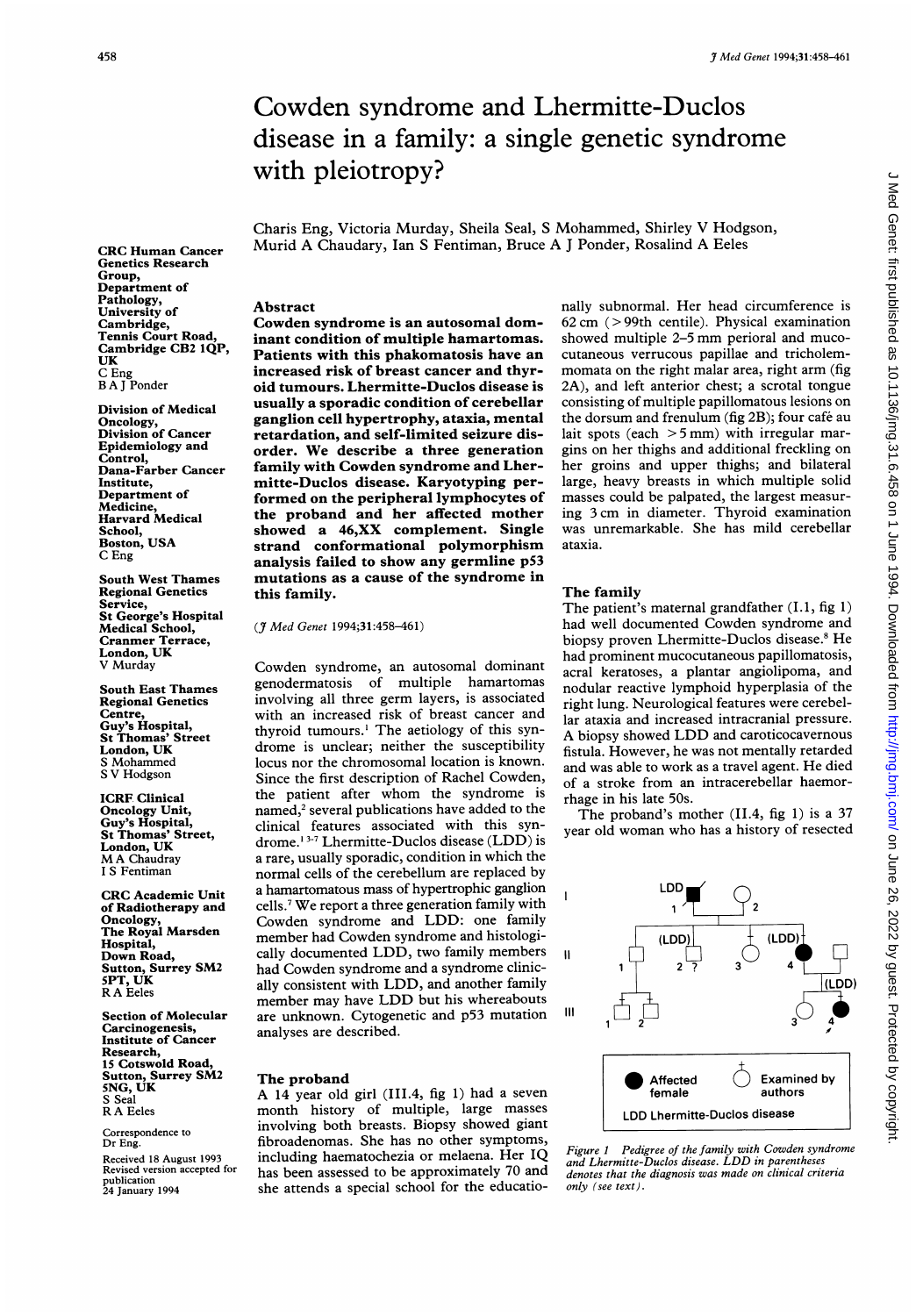



Figure 2 The proband with the pathognomonic features of Cowden syndrome showing verrucous papilla on the proband's right arm  $(A)$  and scrotal tongue consisting of papillosis  $(B)$ .

Figure 3 Mammograms of the proband's mother showing lesions consistent with fibroadenomas.

periareolar fibroadenomas of the left breast and grand mal seizures in her teens. At the age of 30, she experienced intermittent upper abdominal swelling. Evaluation with computerised tomography and angiography showed focal nodular hyperplasia of the liver. Her head circumference was 62 cm (>99th centile). Examination of the skin and mucous membranes showed a few mucocutaneous papillae and acral keratoses, but no scrotal tongue. She has mild to moderate bilateral dysmetria and sways from side to side when walking in tandem, although she does not have truncal ataxia, dysarthria, or Romberg's sign. She had mild mental retardation with an IQ estimated to be 70. Thyroid examination was unremarkable. Mammography showed bilateral fibroadenomas (fig 3). Magnetic resonance imaging of the brain showed megencephaly but no mass lesions in the cerebellum.

The proband's uncle, II.2, was described by the family to have macrocephaly and mental retardation. Although he may have LDD as well, we are unable to document this as the family is unaware of his whereabouts. To his family's knowledge, he has no children. The patient's sister (III.3), aunt (II.3), an uncle (II.1), and his children (III.1, III.2) are unaffected. II.1 has not consented to a medical examination.

## Cytogenetic and molecular genetic studies

Chromosome analyses of cultured lymphocytes from the proband and her mother showed a 46,XX karyotype. In addition, no germline mutation in exons 1-11 of the p53 tumour suppressor gene was detected by  $\sin \mu \infty$ strand conformational polymorphism (SSCP) analysis, using the most sensitive running conditions<sup>9</sup> for the p53 gene.

## **Discussion**

There have been over 100 cases of Cowden syndrome reported in English publications to date,4'5 describing more than 50 abnormalities observed in patients with this phakomatosis.4 Since over 70% of these patients have mucocutaneous papillosis, acral keratoses, and breast disease in affected females (both malignant and benign), these features probably characterise Cowden syndrome. Thyroid disease (both benign and malignant), macrocephaly, gastrointestinal hamartomas, and gynaecological problems are believed to be part of the syndrome as well.

Lhermitte-Duclos disease is believed to be a hamartomatous overgrowth of hypertrophic ganglion cells which replace the granular cell layer and Purkinje cells of the cerebellum.<sup>78 10</sup> Clinically, LDD may manifest with ataxia, signs and symptoms of raised intracranial pressure, seizures, megencephaly, and mental retardation.<sup>7 8 10-13</sup> By 1992, 62 patients with LDD, without Cowden syndrome, had been described; interestingly, some of these patients have been noted to have breast or other cancers.7 In the family reported in this paper, the proband's grandfather (I.1) undoubtedly had LDD as the diagnosis was made by cerebellar biopsy. Although no cerebellar mass was noted in the proband's mother by magnetic resonance imaging, she has the signs of ataxia, megencephaly, seizures, and decreased IQ,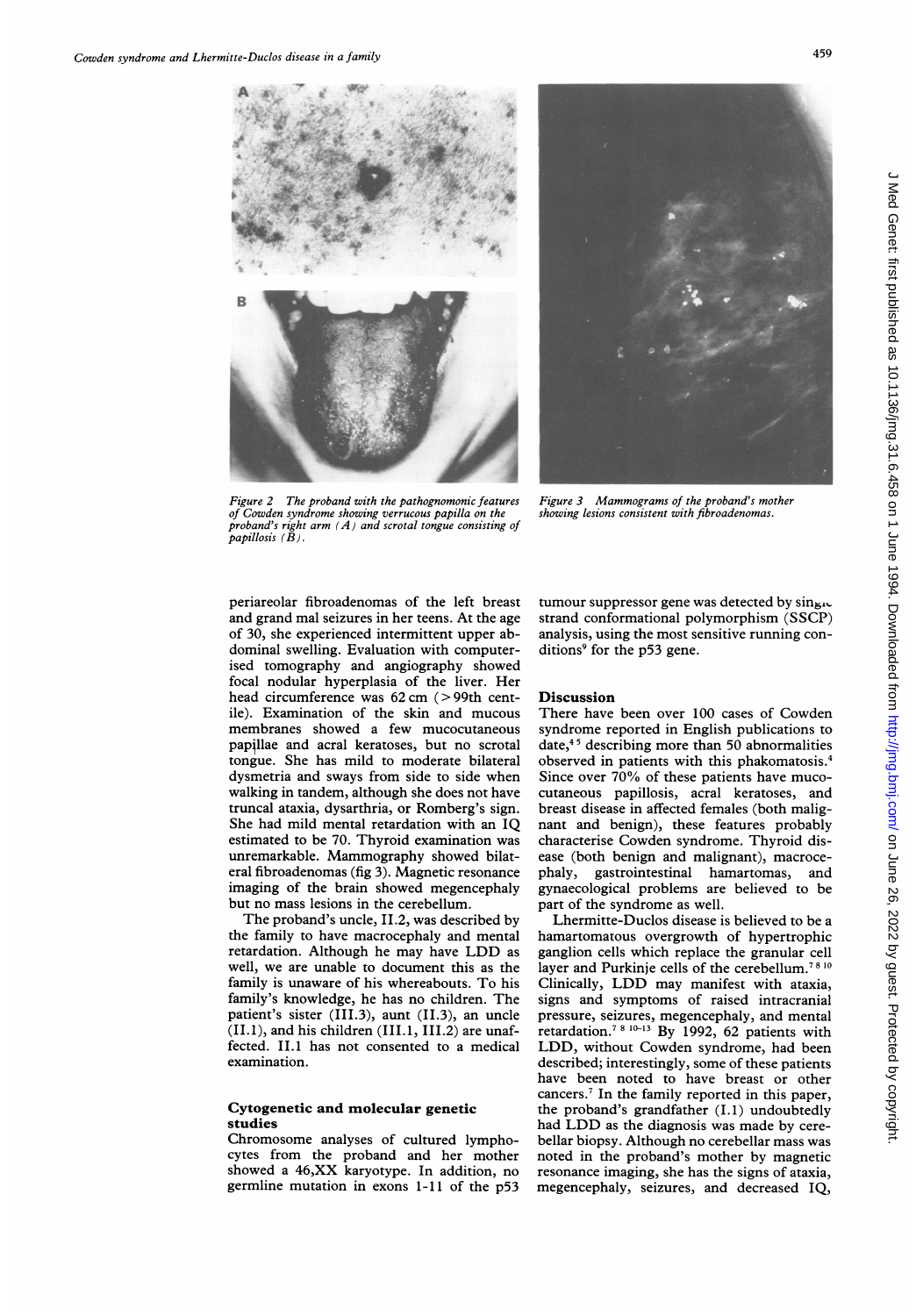which suggest the clinical diagnosis of LDD. Similarly, the proband has macrocephaly and mild mental retardation. We argue, therefore, that both the proband and her mother may actually have LDD by clinical criteria, although the classic pathognomonic anatomical signs are absent, and that Cowden syndrome and the clinical features of LDD appear to be coinherited in this family. In patients with LDD, the age that <sup>a</sup> cerebellar mass becomes evident on imaging studies is unknown. It may be prudent to follow the proband and her mother expectantly to determine if a classic cerebellar hamartoma, with attendant worsening cerebellar signs, will develop with age. In addition, this report calls attention to clinicians to consider the diagnosis of LDD in any patient with Cowden syndrome with megencephaly or macrocephaly, mental retardation, seizure disorder, or ataxia.

To date, there are four sporadic cases and three families with both Cowden syndrome and  $LDD$  (this report).<sup>7811-13</sup> Both these conditions are of unclear aetiology. Given the rarity of both syndromes and the coincident occurrence of both Cowden syndrome and LDD in the four cases and three families, it seems plausible that both are related pathogenetically." Cowden syndrome and LDD appear to be coinherited in an autosomal dominant manner in some families, as illustrated by the three families<sup>11</sup> (this report). Cowden syndrome is probably the result of <sup>a</sup> single, variably penetrant, autosomal dominant gene. The germline mutation in Cowden syndrome families with LDD may be different from that in families without LDD. The clinical features of Cowden syndrome also show intrafamilial variation, which may be the consequence of additional modifying genes. Consistent with this, variable expression of the LDD phenotypes in Cowden syndrome was observed in the two families described by Padberg et al.<sup>11</sup>

The location of the susceptibility gene(s) for Cowden syndrome and Lhermitte-Duclos disease is unknown. Cytogenetic studies have been unhelpful, and molecular genetic analyses have rarely been performed. Mutation analysis in RAS, HER2/neu, and pS2 genes have been performed in one patient with Cowden syndrome.' No mutations were found in the DNA from this patient's breast tumours. The tumour suppressor gene p53 codes for <sup>a</sup> 53 kDa phosphoprotein involved in cell cycle regulation and is believed to act as <sup>a</sup> transcription factor.'4 Somatic p53 mutations are the commonest abnormalities in human cancer.<sup>15</sup> Over 90% of p53 mutations are found in exons 5-9. Germline p53 mutations have been described in patients with the Li-Fraumeni syndrome, which is <sup>a</sup> rare autosomal dominant syndrome of breast cancer, sarcoma, and other cancers involving all three germ layers.<sup>16-18</sup> A survey of the constitutional p53 gene was undertaken in our family for two reasons. Firstly, <sup>a</sup> patient with multiple primary cancers and multiple tricholemmomata of the scalp (lesions seen in Cowden syndrome) has been previously described to have <sup>a</sup> C to T mutation in exon 8 of the p53 gene.<sup>19</sup> Secondly, somatic p53 mutations and altered p53 expressions are found in skin tumours.<sup>2021</sup> However, no germline p53 mutations were detected by SSCP analysis in the present family with both Cowden syndrome and LDD. Since SSCP analysis using the most sensitive running condition has a sensitivity of  $90\%$  to detect p53 mutations,<sup>9</sup> there is a small possibility that an exonic mutation in the p53 gene was not detected. Other explanations, such as intronic mutations, are less likely as the great majority of known p53 mutations are found within exons  $5-9.^{22}$  Therefore, to a  $90\%$  likelihood, we have excluded mutations in the entire p53 coding sequence as the aetiology of Cowden syndrome in this family. Other genes such as mdm-2 and WT1, whose products are known to interact with  $p53$ ,<sup>23</sup> <sup>24</sup> would be possible candidate genes.

Ideally, mutation analysis of p53 and other candidate genes should be performed in multiple families with Cowden syndrome. However, Cowden syndrome is rare. Thus, it may be prudent for an international collaborative effort both to define the clinical features of Cowden syndrome and to search for the susceptibility gene.

We thank Drs Albert Lin and Anil Rustgi for helpful discussions concerning the proband, Dr Michael Ronthal for discussions concerning the clinical diagnosis of Lhermitte-Duclos disease, Professor Kevin Burnand for sending

- 
- 1 Willard W, Borgen P, Bol R, Tiwari R, Osbourne M.<br>Cowden's disease. A case report with analyses at the<br>molecular level. *Cancer* 1992;69:2969–74.<br>2 Lloyd KM II, Denis M. Cowden's disease: a possible new<br>symptom complex
- 3 Carlson GJ, Nivatvongs S, Snover DC. Colorectal polyps<br>
in Cowden's disease (multiple hamartomas syndrome).<br> *Am J* Surg Pathol 1984;8:763-9.<br>
4 Starink TM, van der JPW, Arwert F, *et al*. The Cowden
- syndrome: a clinical and genetic study in 21 patients. *Clin* Genet  $1986;29:222-33$ .
- 
- Green 1986; 292:222-53.<br>
5 Bagan JV, Penarrocha M, Vera-Sempere F. Cowden syn-<br>
drome: clinical and pathological considerations in two<br>
new cases. Oral Maxillofac Surg 1989;47:289-294.<br>
6 Guerin V, Bene MC, Judlin P, Beur
- 
- 
- syndrome and Lhermitte-Duclos disease. Cancer<br>
1992;79:69-76.<br>
8 Russell Jones R, O'Brien M, Wells RS. Cowden's syn-<br>
drome. Br J Dermatol 1981;105(suppl 19):57-8.<br>
9 Condic A, Eeles RA, Borressen AL, Coles C, Cooper CS,<br>
- 
- 
- 
- 1993;273-8-00.<br>
Hypertrophy of the cerebellum). Pathological analysis of the first familial cases. *J Neuropathol*<br>
logical analysis of the first familial cases. *J Neuropathol*<br>
logical analysis of the first familial cas
- 
- 
- 16 Malkin D, Li FP, Strong LC, et al. Germ line p53 mutations in a familial syndrome of breast cancer, sarcomas, and other neoplasms. Science 1990;250:1233-8.